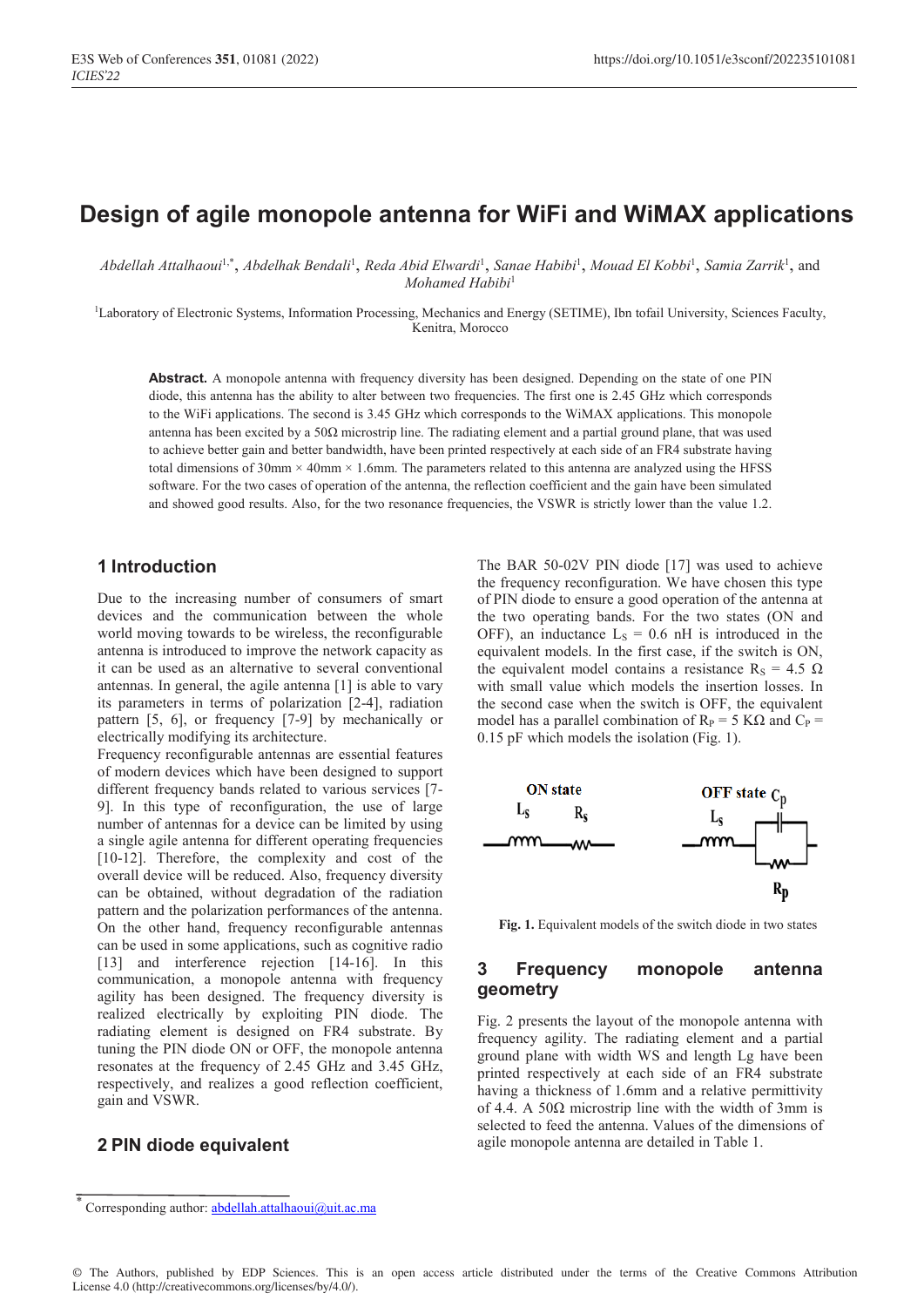

**Fig. 2.** Monopole antenna with frequency agility: (a) Front view (b) Behind view.

 $L_r$ 

The length of monopole antenna at each resonance frequency fr is related to the guided wavelength and can be expressed as [18, 19, 20]:

$$
=\frac{\lambda_r}{4}
$$
 (1)

$$
L_r = \frac{c}{4f_r\sqrt{\frac{\varepsilon_r + 1}{2} + \frac{\varepsilon_r - 1}{2}(1 + \frac{12h}{W})^{-0.5}}}
$$
(2)

Where c,  $\epsilon$  and h are the speed of light, the permittivity and the thickness of the substrate, respectively.

**Table 1.** Dimensions of the monopole antenna with frequency diversity illustrated in Figure 2

| Dimensions     | Values | Dimensions     | Values |
|----------------|--------|----------------|--------|
| Ws             | 30     | $W_1$          | 2.5    |
| Ls             | 40     | $W_2$          |        |
| W              |        | $L_1$          | 10     |
| Lg             | 11.5   | L <sub>2</sub> | 4.8    |
| $\mathrm{L}_1$ | 14     | $r_1$          |        |
| $L_2$          | 8.5    | r <sub>2</sub> | 8.5    |

### **4 Simulations and results**

The performances of the agile monopole antenna are analyzed using HFSS software. Firstly, if the switch is turned OFF, the reflection coefficient is found to be - 43.13 dB at the operational frequency of 3.45 GHz (Fig. 3 (a)). Secondly, if the switch is turned ON, the reflection coefficient is -23.12 dB at 2.45 GHz (Fig. 3 (b)). The bandwidths are 770 MHz and 360 MHz when the switch is turning OFF and ON, respectively.



**Fig. 3.** Reflection coefficient of agile monopole antenna for two states of switch diode: (a) OFF state and (b) ON state

Table 2 illustrates the states of switch diode and the corresponding operating bands.

**Table 2.** States of switch diode and the corresponding frequency bands.

| <b>PIN</b> diode | <b>Frequency band (GHz)</b> |
|------------------|-----------------------------|
| off              | 3.45                        |
| on               | 2.45                        |

The 3D gain of the monopole antenna corresponding to 3.45 GHZ and 2.45 GHz are presented in fig. 4. The maximum gains are 2.72 dB and 1.55 dB if the switch diode is turned OFF or ON, respectively.



**Fig. 4.** Simulated 3D gain: (a) OFF state, (b) ON state.

To observe the effective resonant lengths at the radiating frequency, the surface electric fields for the frequencies of 2.45 GHz and 3.45 GHz are illustrated in Fig. 5. From this figure, it can be seen that the quarter-circle line is mainly responsible for the radiation at 3.45 GHz, while the rest of the antenna which connected to the quartercircle line is responsible for radiation at 2.45 GHz.



**Fig. 5.** Surface electric fields for (a) 2.45 GHz and (b) 3.45 GHz.

The voltage standing wave ratios (VSWR) of agile monopole antenna at the states OFF and ON of the